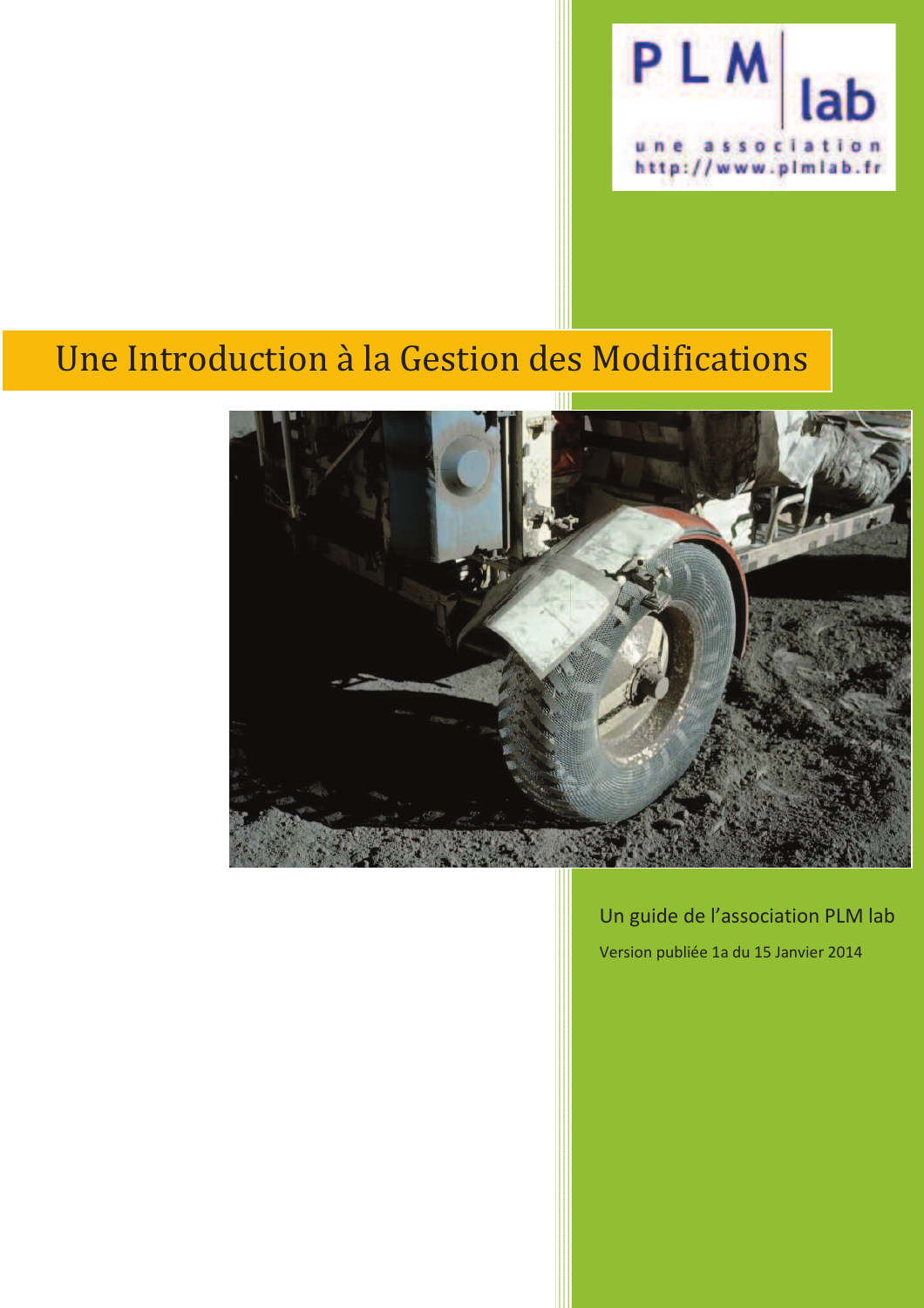Ce guide est le résultat d'un travail collégial réalisé dans le cadre de l'association PLM Lab entre Juin 2013 et Janvier 2014. Le document est diffusé auprès des seuls adhérents à l'association. Dans le cas d'une entreprise adhérente à l'association, il peut être librement diffusé en son sein auprès de ses seuls collaborateurs (excluant les sous-traitants), en France ou à l'international en fonction du type d'adhésion souscrite. Dans tous les autres cas, toute utilisation ou toute diffusion d'une partie ou de la totalité du document, devra faire l'objet d'un accord explicite et préalable de l'association représentée par son conseil.

Lecteur, votre avis sur le présent guide nous intéresse. En nous le transmettant, vous contribuerez à son amélioration, le guide étant destiné à évoluer régulièrement. N'hésitez donc pas à nous faire parvenir vos remarques ou suggestions en nous envoyant un message à l'adresse :

#### redaction@plmlab.fr

Si ce guide vous a donné envie d'en savoir plus sur les activités et les échanges réalisés dans le cadre de l'association PLM lab, nous vous invitons à consulter notre site web:

http://www.plmlab.fr

Les adhérents ayant contribué à la rédaction de ce document sont :

Christophe Barré, Denis Debaecker, Pascale Delmas, Frédéric Feru, Guy Ladan, Yoann Maingon, Pascal Morenton, Jacques Prigent, Jean-François Ponthieux, Kevin Le Tutour, et Jean-Jacques Urban-Galindo.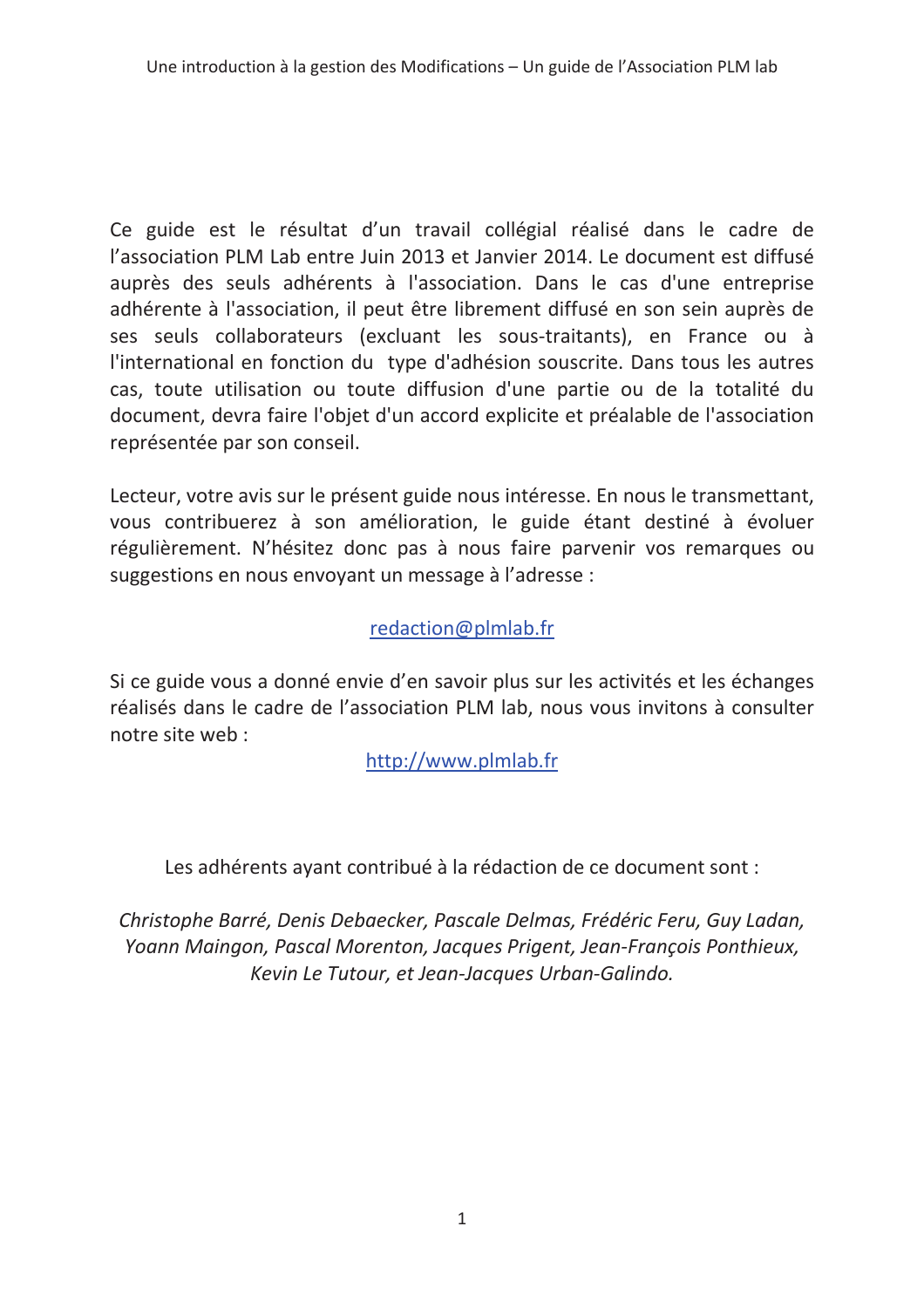# Index du document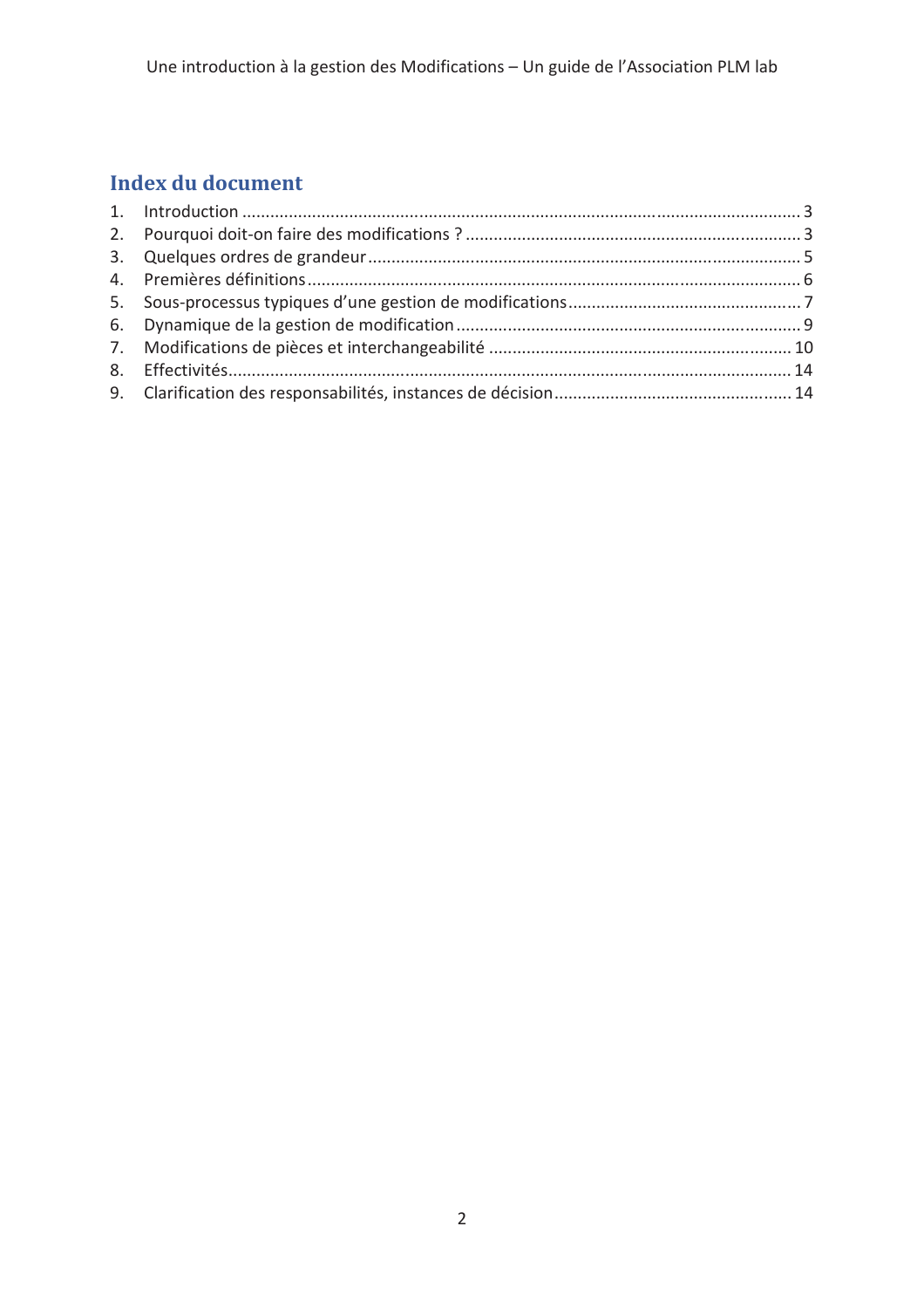# 1. Introduction

Dans la continuité et le prolongement de nos précédents guides et notamment « Gestion de Configuration » et « Les Nomenclatures » cette publication souhaite aborder les fondamentaux de « la gestion des modifications ». Nous avons comme objectif de développer et préciser l'articulation entre les différentes configurations de référence définies dans les méthodologies de la « Gestion de Configuration » connus sous les vocables «As specified, As designed, As planned, As built etc...». Nous montrerons que les modifications traduisent et tracent l'aspect dynamique d'un cycle de spécification, conception, fabrication, exploitation, recyclage de tout produit.

#### Pourquoi doit-on faire des modifications?  $2.$

La phase de conception d'un produit industriel complexe nécessite la participation et la collaboration de nombreux acteurs. Chaque composant doit être défini afin, tout à la fois, de satisfaire les exigences de son cahier des charges mais aussi de s'intégrer avec les pièces environnantes dans le dispositif de niveau supérieur, le sous-ensemble.

De nombreuses évolutions sont nécessaires pour atteindre un état de maturité qui permet de considérer la stabilité suffisante pour que les définitions des composants soient figées et permettent d'engager les étapes suivantes souvent coûteuses avec confiance. On peut ainsi passer commande ferme de pièces prototypes, d'outillages etc...

Les multiples évolutions de la définition initiale, dite « brouillon », qui conduisent à la première conception figée ne sont pas généralement qualifiées de « modifications » et ne rentrent pas dans le périmètre des processus de gestion des modifications. Quand l'ensemble des définitions d'un produit sont figées, sa « configuration » peut-être considérée comme non ambiguë : la nomenclature est connue, les gammes d'usinage et d'assemblage sont définies, mais plusieurs évènements peuvent exiger des évolutions.

Ci-après, nous recensons les raisons pour lesquelles un organisme peut être amené à déclencher un cycle de modifications et nous les illustrerons par quelques exemples.

### Raison 1: On doit faire des modifications pour corriger des problèmes détectés en aval

**Exemple lié à des conditions d'usage mal définies d'ARIANE**  $5^1$ **:** le premier vol de la fusée de nouvelle génération V501 le 4 juin 1996 s'est soldé par une destruction au bout de 37 secondes. La cause de la défaillance a été attribuée au fonctionnement du logiciel de conduite de trajectoire par asservissement de l'orientation des tuyères. Elles ont été mises en butée et ont incurvé anormalement la trajectoire, les accélérations transversales

<sup>&</sup>lt;sup>1</sup> Source : « Echec du vol Ariane 501 – Extrait du rapport de la commission d'enquête »